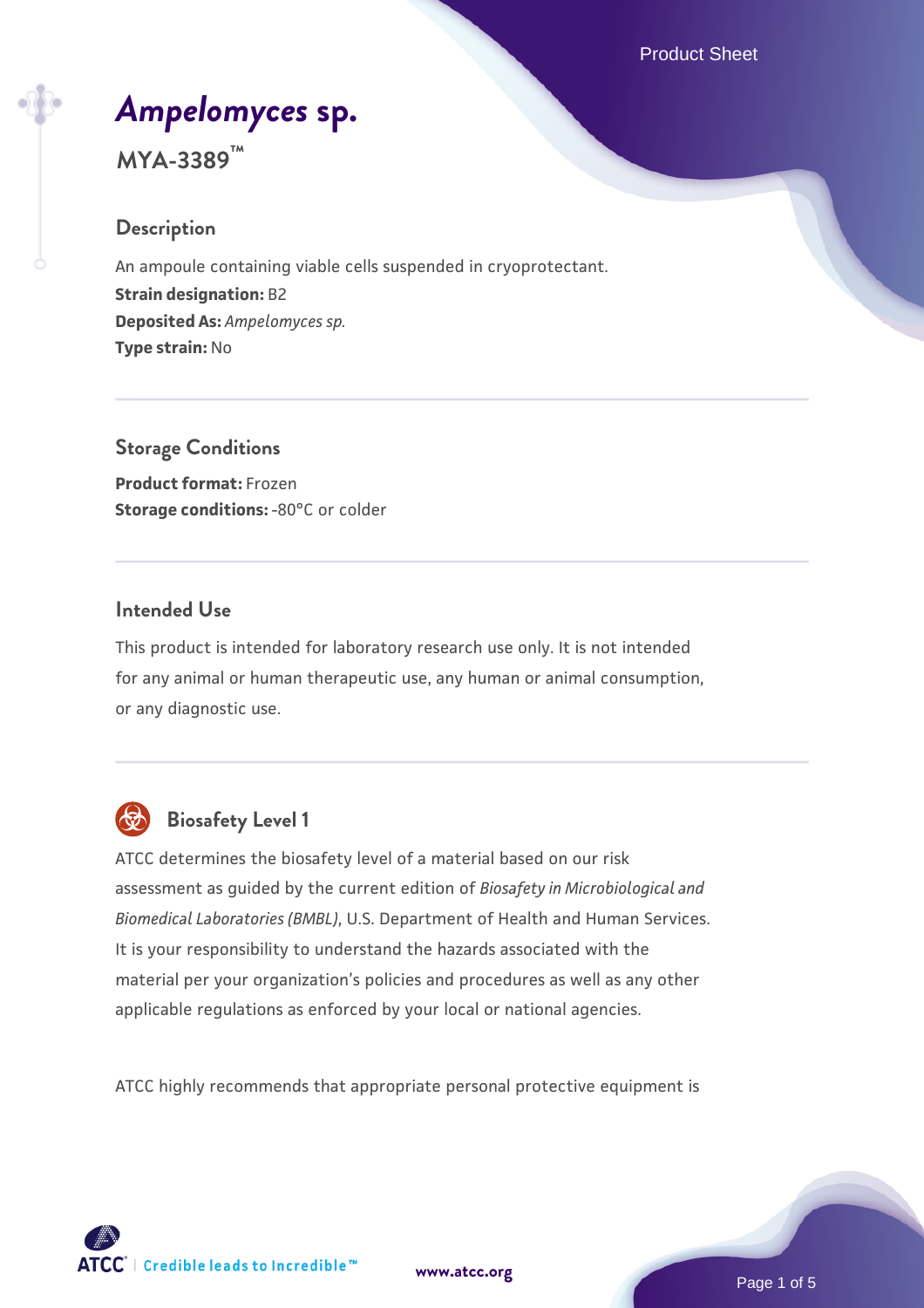always used when handling vials. For cultures that require storage in liquid nitrogen, it is important to note that some vials may leak when submersed in liquid nitrogen and will slowly fill with liquid nitrogen. Upon thawing, the conversion of the liquid nitrogen back to its gas phase may result in the vial exploding or blowing off its cap with dangerous force creating flying debris. Unless necessary, ATCC recommends that these cultures be stored in the vapor phase of liquid nitrogen rather than submersed in liquid nitrogen.

### **Certificate of Analysis**

For batch-specific test results, refer to the applicable certificate of analysis that can be found at www.atcc.org.

## **Growth Conditions**

**Medium:**  [ATCC Medium 336: Potato dextrose agar \(PDA\)](https://www.atcc.org/-/media/product-assets/documents/microbial-media-formulations/3/3/6/atcc-medium-336.pdf?rev=d9160ad44d934cd8b65175461abbf3b9) **Temperature:** 25°C

#### **Handling Procedures**

**Frozen ampoules** packed in dry ice should either be thawed immediately or stored in liquid nitrogen. If liquid nitrogen storage facilities are not available, frozen ampoules may be stored at or below -70°C for approximately one week. **Do not under any circumstance store frozen ampoules at refrigerator freezer temperatures (generally -20°C)**. Storage of frozen material at this temperature will result in the death of the culture.

1. To thaw a frozen ampoule, place in a **25°C to 30°C** water bath, until just

**[www.atcc.org](http://www.atcc.org)**

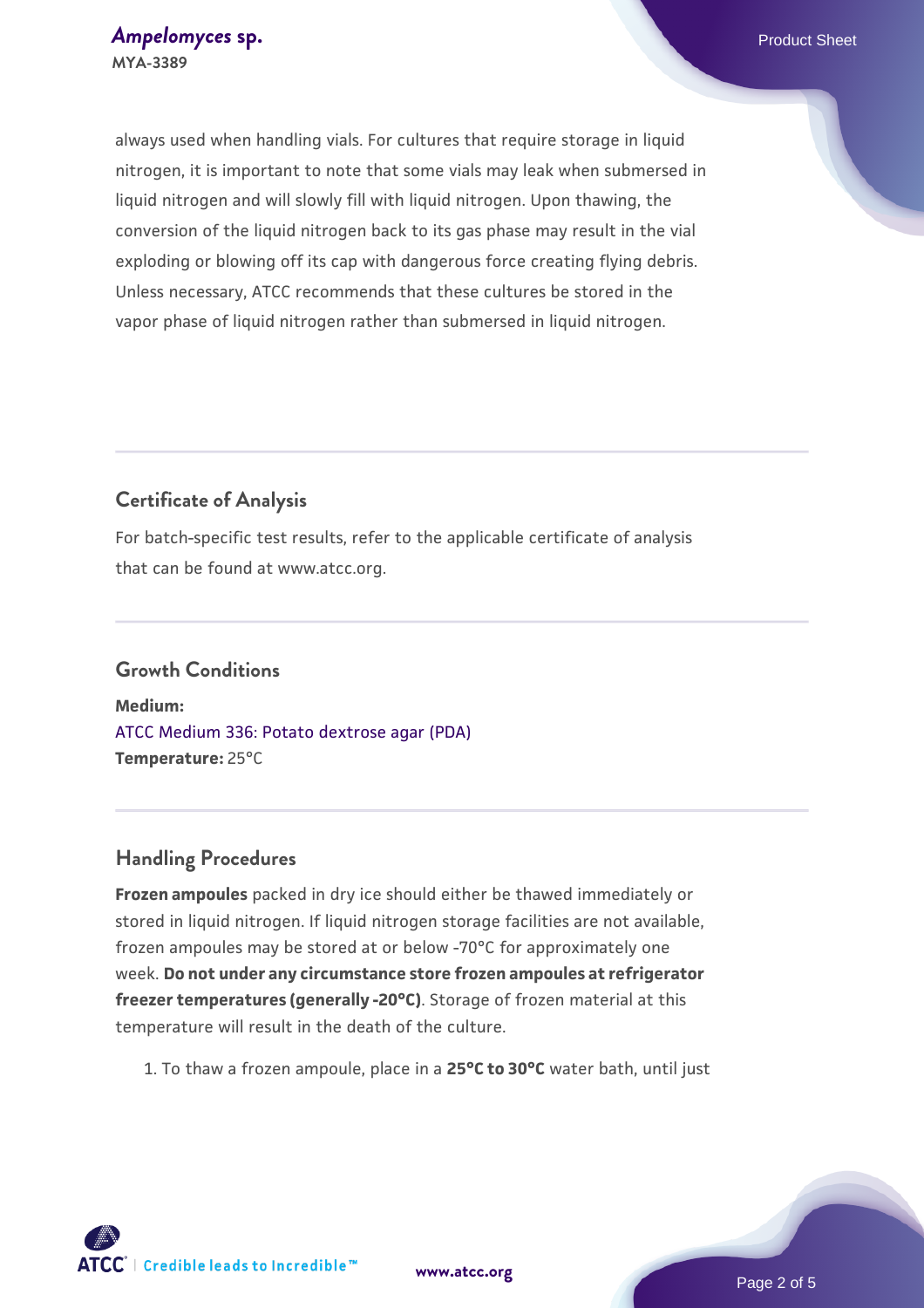- 2. Immediately after thawing, wipe down ampoule with 70% ethanol and aseptically transfer at least 50 µL (or 2-3 agar cubes) of the content onto a plate or broth with medium recommended.
- 3. Incubate the inoculum/strain at the temperature and conditions recommended.
- 4. Inspect for growth of the inoculum/strain regularly for up to 4 weeks. The time necessary for significant growth will vary from strain to strain.

#### **Material Citation**

If use of this material results in a scientific publication, please cite the material in the following manner: *Ampelomyces* sp. (ATCC MYA-3389)

### **References**

References and other information relating to this material are available at www.atcc.org.

#### **Warranty**

The product is provided 'AS IS' and the viability of ATCC® products is warranted for 30 days from the date of shipment, provided that the customer has stored and handled the product according to the information included on the product information sheet, website, and Certificate of Analysis. For living cultures, ATCC lists the media formulation and reagents that have been found to be effective for the product. While other unspecified media and reagents may also produce satisfactory results, a change in the ATCC and/or depositor-recommended protocols may affect the recovery, growth, and/or function of the product. If an alternative medium formulation or reagent is used, the ATCC warranty for viability is no longer

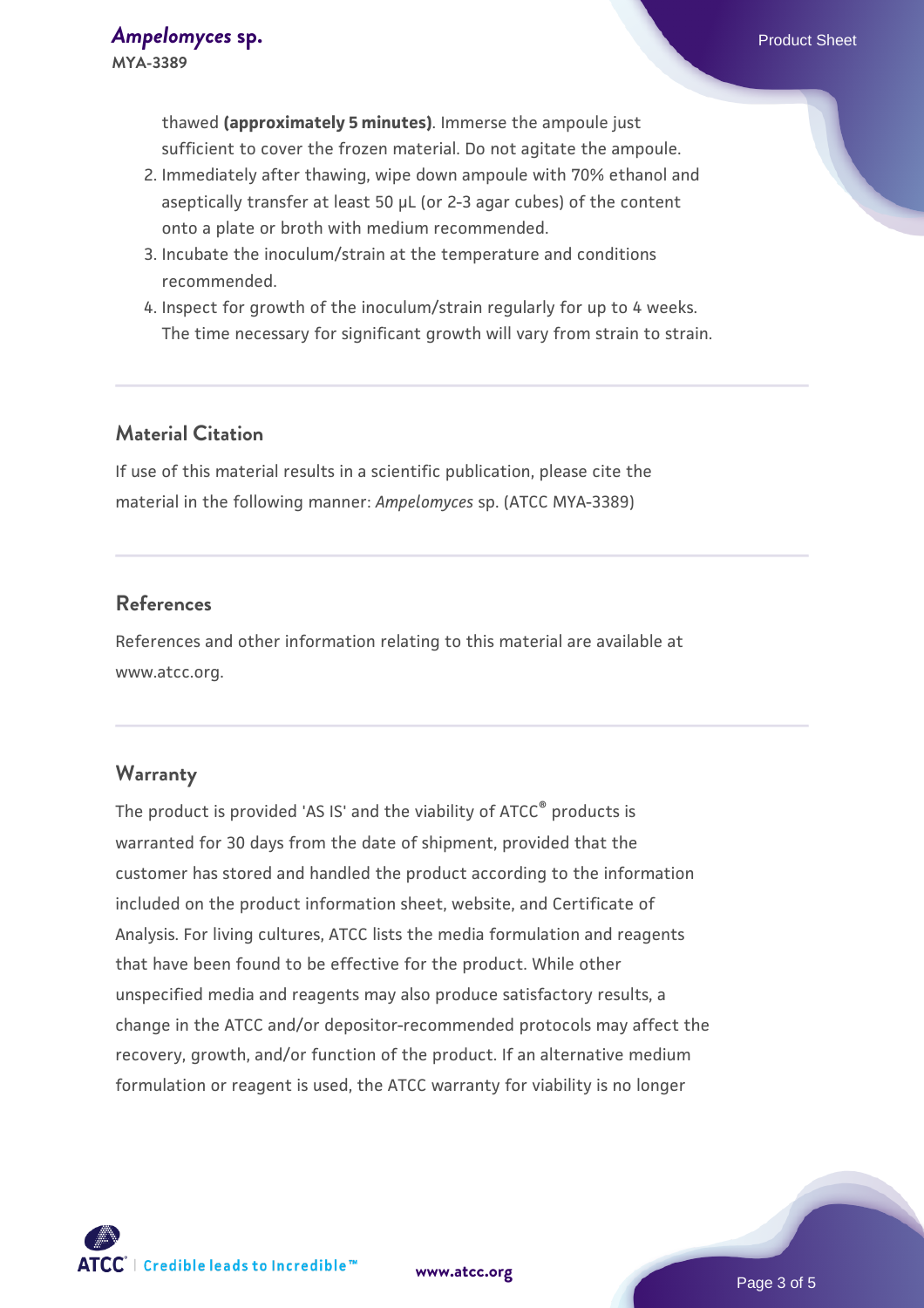*[Ampelomyces](https://www.atcc.org/products/mya-3389)* **[sp.](https://www.atcc.org/products/mya-3389)** *Ampelomyces* sp. **MYA-3389**

valid. Except as expressly set forth herein, no other warranties of any kind are provided, express or implied, including, but not limited to, any implied warranties of merchantability, fitness for a particular purpose, manufacture according to cGMP standards, typicality, safety, accuracy, and/or noninfringement.

#### **Disclaimers**

This product is intended for laboratory research use only. It is not intended for any animal or human therapeutic use, any human or animal consumption, or any diagnostic use. Any proposed commercial use is prohibited without a license from ATCC.

While ATCC uses reasonable efforts to include accurate and up-to-date information on this product sheet, ATCC makes no warranties or representations as to its accuracy. Citations from scientific literature and patents are provided for informational purposes only. ATCC does not warrant that such information has been confirmed to be accurate or complete and the customer bears the sole responsibility of confirming the accuracy and completeness of any such information.

This product is sent on the condition that the customer is responsible for and assumes all risk and responsibility in connection with the receipt, handling, storage, disposal, and use of the ATCC product including without limitation taking all appropriate safety and handling precautions to minimize health or environmental risk. As a condition of receiving the material, the customer agrees that any activity undertaken with the ATCC product and any progeny or modifications will be conducted in compliance with all applicable laws, regulations, and guidelines. This product is provided 'AS IS' with no representations or warranties whatsoever except as expressly set forth herein and in no event shall ATCC, its parents, subsidiaries, directors, officers, agents, employees, assigns, successors, and affiliates be liable for indirect, special, incidental, or consequential damages of any kind in connection with or arising out of the customer's use of the product. While reasonable effort is made to ensure authenticity and reliability of materials on deposit, ATCC is not liable for damages arising from the misidentification or



Page 4 of 5